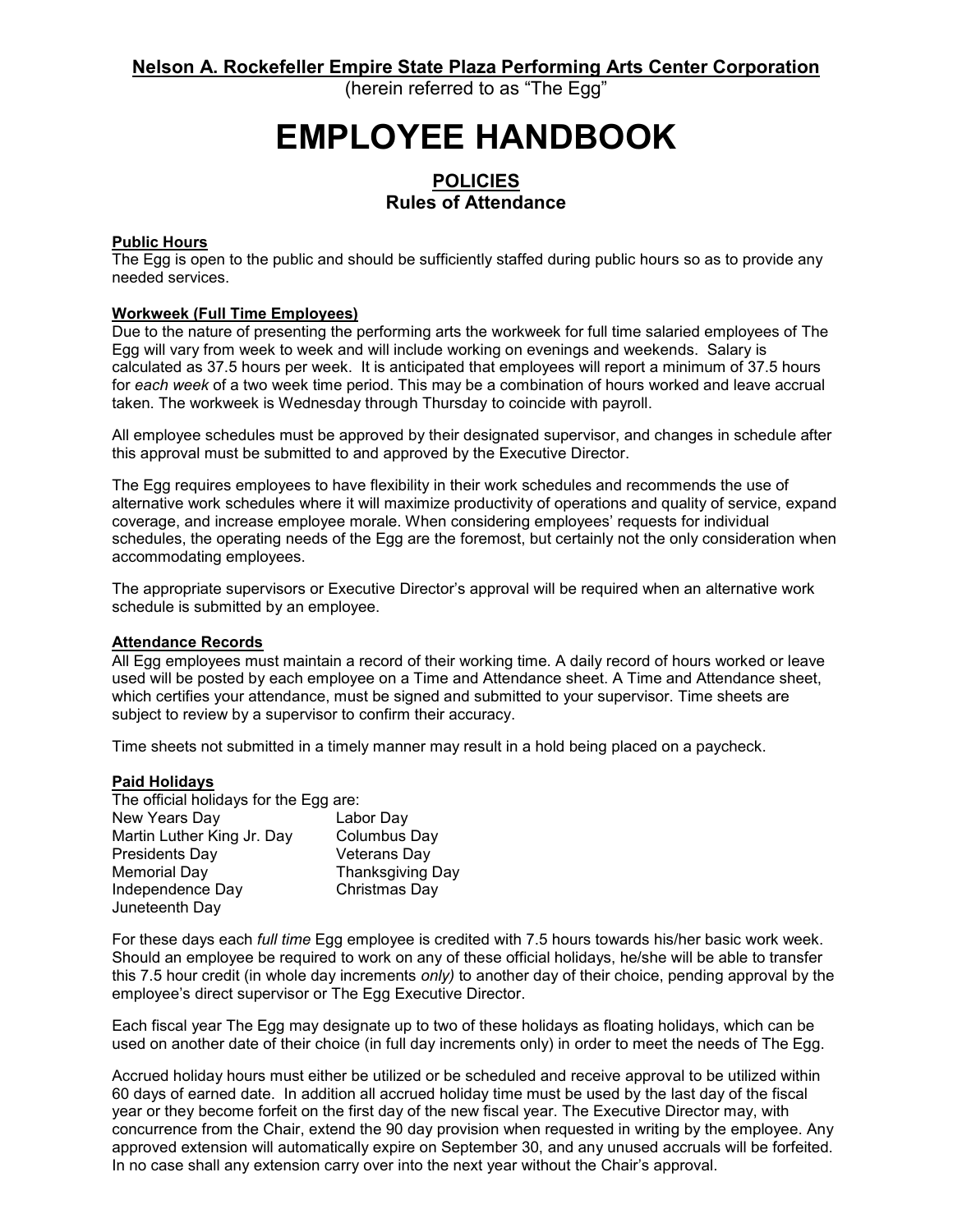## **Vacation**

Full time employees who are in full pay status for at least seven workdays of the ten during each biweekly pay period earn vacation credit.

At the completion of 13 biweekly payroll periods of service, new employees are credited with 48.75 (6<sup>1/2</sup>) days) of vacation. Thereafter vacation is credited at the rate of 7.5 hours (one day) every two pay periods.

Seven and one half (7.5), or one day of vacation are credited at the completion of each full year of continuous service, up to a maximum of seven such additional days of vacation.

Employees who have completed seven years of service are credited with vacation at the rate of 20 days per year (11.5 hours every two payroll periods). These employees also add one half hour bonus to their annual leave credits on their annual leave anniversary date for each year of service.

Each full time employee may accrue up to 40 days (300 hours) of vacation credit during the fiscal year (April 1-March 31). These accrual hours must either be utilized or be scheduled and receive approval to be utilized within 90 days, by the last day of the fiscal year or they become forfeit on the first day of the new fiscal year. The Executive Director may, with concurrence from the Chair, extend the 90 day provision when requested in writing by the employee. Any approved extension will automatically expire on September 30, and any unused accruals will be forfeited. In no case shall any extension carry over into the next year without the Chair's approval.

### **Use of Vacation accrual**

Vacation accruals are taken at the mutual convenience of the Egg and the employee. Requests for utilization of vacation time must be submitted in writing to the employee's immediate supervisor for prior approval and subsequently accepted by the Executive Director and/or the Chairman of The Egg. Substantial and reasonable notice of at *least* one week **must** be provided for each vacation leave request.

Conflicts with Egg activities and/or necessary business may result in denial of leave requests.

In the event of death, retirement or separation from service, cash compensation may not exceed 30 days (225 hours).

### **Personal leave**

All full time Egg employees receive upon starting work, and each year thereafter on the anniversary of that start date, credit for five days (37.5 hours) to be used during that year for personal business occurring during the course of normal business hours. Personal days may be used incrementally and are to be used for non-health related business.

Personal day allotments not used in the year are forfeited.

### **Sick leave**

All full time Egg employees receive credit for sick time accruals immediately upon beginning employment. Sick time is accrued at the rate of one half-day each biweekly pay period, for a total of 13 days per year. Sick leave may be accumulated to a maximum of 200 days (1500 hours). Documentation to substantiate prolonged sick time usage may be required at any time and at management's discretion to assure proper use of sick leave.

An employee is required in the case of illness to notify his/her supervisor within two hours of the beginning of the normal work day, and preferably earlier if possible.

Sick leave credits may be used for personal illness; illness or death in the employee's family up to a maximum of 15 days per year; and for personal visits to the doctor or dentist. In addition sick leave credits may be used for absence of an employee who is visually handicapped or hearing impaired for the purpose of obtaining a guide dog and any other related training.

Appropriate documentation must be provided if requested by senior management. Failure to provide such documentation maybe considered undocumented leave, and a payroll deduction for those sick accrued sick hours utilized will result. Supervisors should make certain that medical excuses are valid and have the right along with senior management to verify the dates in question.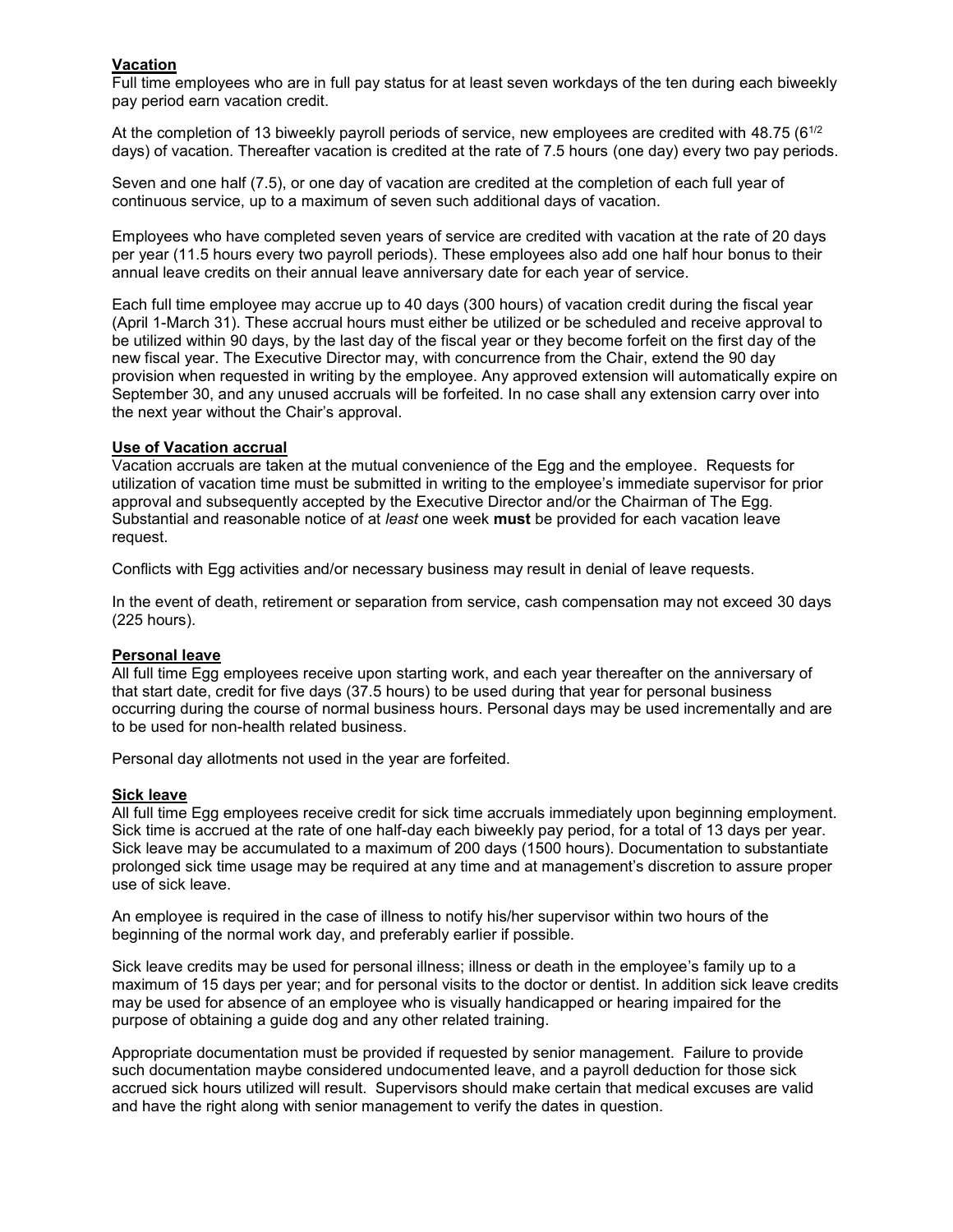In general, employees may only use sick leave to the extent that it has been earned. Employees who do not have enough time credited to cover an absence due to illness maybe granted up to 5 days (37.5 hours) of advance sick leave accruals fro personal illness. These credits are to be repaid as soon as is practical from accumulated vacation, compensatory and/or new sick time accruals. Upon termination, the value of any advanced sick time taken that has not been repaid will be deducted from any compensation due the employee.

Abuse of sick time accrual usage may result in disciplinary action.

## **Family and Medical Leave Act (FMLA)**

The Family and Medical Leave Act (FMLA) provides employees who are face with serious family or personal illness or child care responsibilities in connection with birth, adoption, foster parenting or placement, with reasonable amounts of leave in order to support stability and productivity in the workplace.

Employees of the Egg are eligible for coverage under the FMLA if they have been employed by the Egg for at least one year and have performed a minimum of 1250 hours of service during the 12 consecutive months immediately proceeding the date the requested leave is to begin. Eligible employees may take unpaid leave or paid leave charged to leave credits under certain circumstances for a period of up to 12 workweeks in a calendar year for the following reasons:

- 1. to care for the employee's spouse, son or daughter, or parent (as defined under law) who has a serious health condition;
- 2. for a serious health condition that makes the employee unable to perform their job; or
- 3. to care for the employee's child after birth, or placement of a child for adoption or foster care.

Under certain conditions, this leave may be taken on an intermittent basis. Employees are also entitled to the uninterrupted continuation of health and other insurances, provided the employee meet the obligations for payment of their shares of premiums during the leave period.

Under the Act, the Egg has a right to 30 days advance notice from any employee requesting such leave, where practicable. In addition the Egg will require an employee to submit certification from a health care provider (as defined by the Act) to substantiate that the leave is due to a serious health condition of the employee or member of the family. The Egg may also require documentation from an employee absent due to personal illness as a condition of returning to work.

All FMLA requests must be submitted to the Executive Director and approved by the Chair of the Empire Center at the Egg.

### **Other Leave**

Eligible employees are granted leave without pay without charge to credits for jury duty or subpoenaed court attendance, including travel to and from the courthouse. Employees must submit to their supervisor a signed statement of the dates and hours served. This material is to be submitted with the appropriate time card. On those days when employees are dismissed early from court service, they are expected to report for the balance of the workday.

Employees involved as parties in court actions must charge leave credits for time taken off.

# **Compensatory time**

"Exempt" full time, salaried Egg employees may be required to work additional hours due to the nature of their duties. These employees are eligible for compensatory time consideration upon completion of 40 hours of service during any regular weekly (Thursday through Wednesday) period. Accrual of these hours is factored in terms of a weekly, not daily, accumulation. Compensatory time will be applied before use of personal, holiday and/or vacation accruals and will be forfeit if unused within 180 days. Compensatory time accruals may not exceed 225 hours at any time and have no value at time of separation of service.

### **Overtime pay**

Positions eligible for overtime pay are determined in accordance with the Fair Labor Standards Act, and in general, receive overtime pay at the rate of time plus one half for hours worked in excess of 40 each week. The rate and ratio of overtime compensation may be determined by department.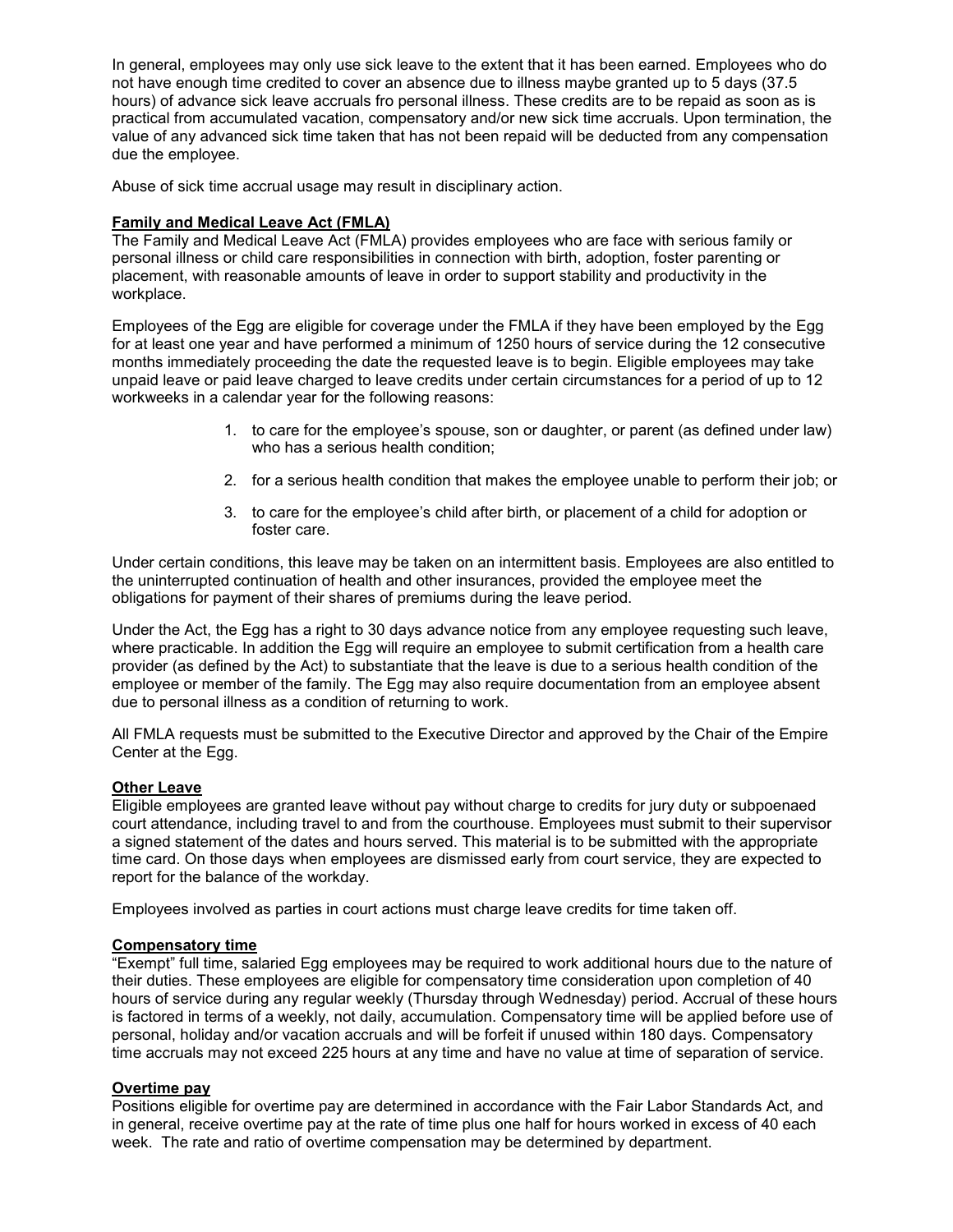# **Tardiness**

Tardiness, extended lunches and early departure may be subject to disciplinary action.

## **Responsibility of Supervision**

Supervisors are responsible for ensuring their staff adhere to Egg attendance procedures concerning work schedules, time and attendance sheets, tardiness and use of leave credits; arrival and departure of staff is made in such a way as not to interfere with other employees working different schedules; and the unit is staffed for the public and official hours without undue burden on any employee.

## **Equal Employment Opportunity/Affirmative Action**

Federal and state law, as well as Empire Center (the Egg) policy provide for equal employment opportunity without regard to race, creed, color, religion, national origin, age, sex, disability, marital status, sexual orientation or veteran's status.

## **Smoking**

Smoking is not allowed inside Egg offices, or anywhere else in the facility, in compliance with New York State law.

Any and all breaks for smoking must be done outdoors or on the Plaza level and must be off time. There is *no* provision for smoking breaks in the NYS labor laws. As with all laws and ordinances, complete compliance is expected of all employees at all times, *without exception.*

## **Alcohol and Substance Abuse**

The use of alcohol or illegal substances on the job site is strictly prohibited and may be cause for immediate dismissal.

As well, alcoholic beverages are not allowed anywhere on the premises without a valid NYS liquor license. It is important that if anyone on staff, or any incoming talent or technical personnel are discovered with alcohol or illegal substances that management be informed **immediately**.

## **Dress Code**

It is the responsibility of department supervisors to develop and implement appropriate dress codes for their employees. All employees should dress in a professional manner. In most cases this would exclude the wearing of shorts, sandals, flip-flops, hats, tee shirts, tank tops, and frayed or faded jeans. It is understood that working conditions, particularly for members of the stage crew, must allow for clothing that is appropriate for engaging in physical labor. Supervisors may approve dress code exceptions as appropriate due to work and weather conditions, provided that the overall goal of presenting the Center in a professional light is not dramatically compromised.

## **Telephone Usage**

Personal phone calls, whether incoming or outgoing, are expected to not last more than five minutes total, to be kept to a minimum, and not to supersede Egg business or the conduct of same with other Egg employees.

Any non business related long distance call by an employee is considered an abuse of the telephone policy and may result in disciplinary action. In addition, employees will be required to reimburse the Egg for costs associated with any non business personal telephone calls.

# **Dual Employment**

Any employee of the Egg who receives compensation from any other employer must file a notice of dual employment with the Executive Director.

Dual employment, either paid or voluntary (with regard to full time employees), must not result in any conflict of interest or interference with regular work hours or work efficiency.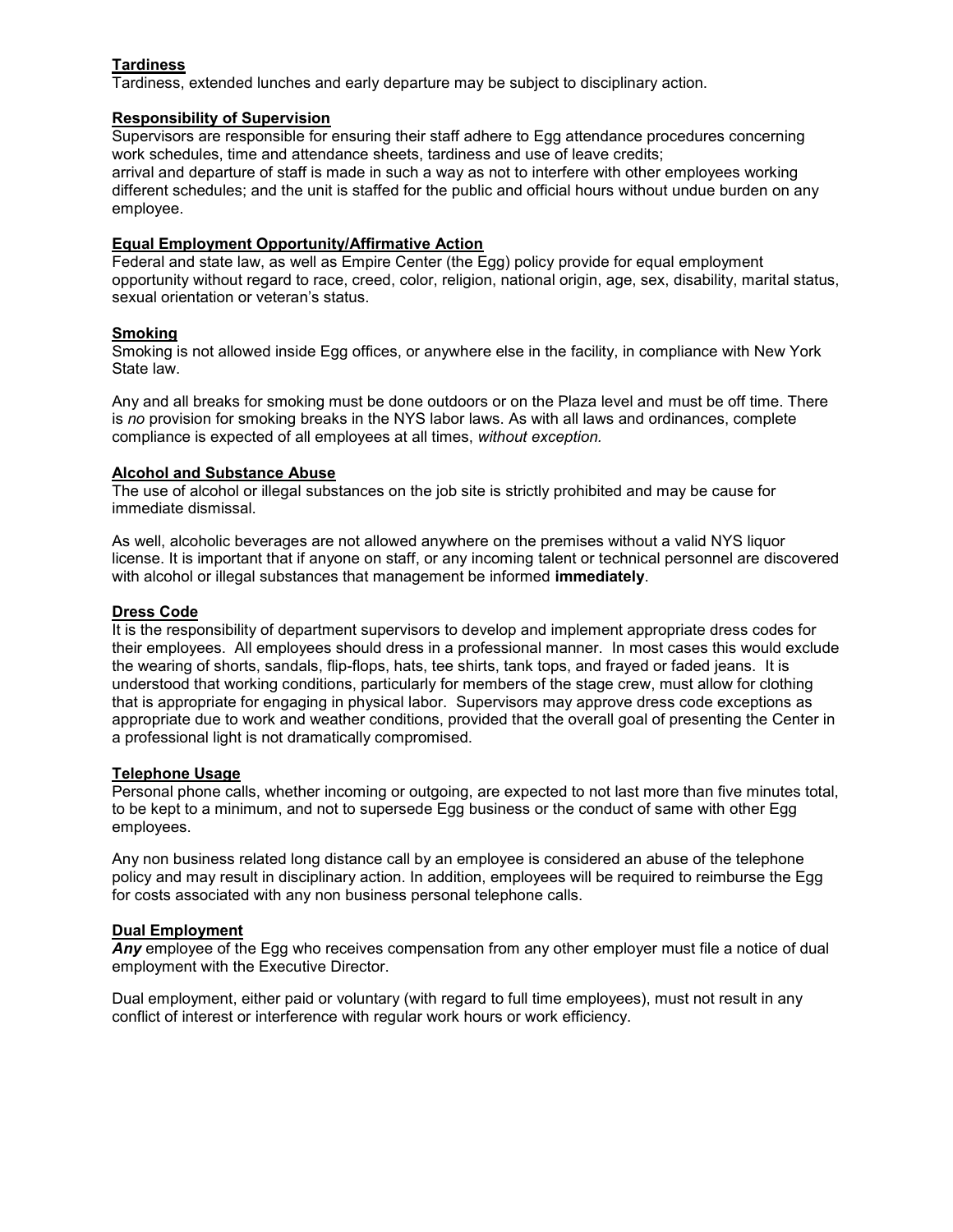## **EMPLOYEE BENEFITS**

#### **Health Insurance**

At the discretion of the Board of Directors, the Egg sponsors a comprehensive health insurance program only for full time employees and their dependents. Enrolment is optional. The program contains a variety of plans that include the Empire Plan and several HMO's. The Corporation absorbs a major portion of the cost of coverage, but employees must pay a premium.

At the discretion of the Board, other available benefits include dental, vision, hearing disability, life and workers compensation insurances.

#### **Retirement Plan**

A retirement plan will be provided to all eligible employees of the Egg.

The Egg is a member of the NYS Retirement system. All full time must join upon date of hire. Part time Egg employees have an option to join and date of hire and must state and sign a waiver if they decline to join. Full details regarding participation and requirements are available from The Egg Business Manager.

#### **Personnel Practices and Procedures**

### **Payroll Information**

Egg full time employees are paid bi-weekly on a one week lag basis. All part-time personnel are paid on a two week lag basis. Payroll periods run from Thursday through Wednesday. In general, paychecks are available after 12pm on Wednesdays. Checks not picked up by close of business on payday will be mailed.

#### **Job Descriptions**

All employee positions at the Egg are defined by a written job description. Each description is scripted by the supervisor overseeing the position and approved by the Executive Director, at which point it is submitted to the employee for review, discussion and signature. This process should be completed as close to the hiring process or assignment to a new job as possible. Signed descriptions are on file with the Business Manager as well as with the Executive Director.

#### **Performance Reviews**

Annual reviews are conducted based on the anniversary of the employee's date of employment. Special performance reviews are performed based on individual circumstances.

If the employee's supervisor or The Egg Executive Director finds the services of a staff member unsatisfactory, but believes that the employee's performance can be improved, the staff member will be advised in writing by the Executive Director of the fact that his/her work is unsatisfactory and of ways that it is unsatisfactory. The staff member will be counseled by The Egg Executive Director or their supervisor on methods of improvement, and a trial period will be suggested. The trial period will involve measurable goals which, if not met by the end of the trial period, may result in the termination of employment. A memorandum to the employee's file will be made of this meeting. The employee's supervisor or The Egg Executive Director will make a review during the trial period, and a memorandum of findings will also be included in the files. If performance has not improved by the end of the trial period, termination will occur.

The Chair of the Empire Center at the Egg will conduct an annual performance review of the Executive Director.

## **Employee Conduct**

Actions for which discipline shall be imposed include (but are not limited to); violations of Egg policy, incompetence, misconduct, insubordination, and abusive or obscene language and/or gestures.

#### **Termination of Employment**

Termination of employment is defined as release from service to the Egg, either through dismissal or voluntary resignation. Dismissal may be immediate or within a designated time frame. In instances of voluntary resignation, a minimum two week notification is requested.

There is no severance pay if an employee is terminated from employment. A person terminated from employment, however, will receive vacation pay due to him/her up to 30 days, in addition to any pay owed for time worked up to the termination date.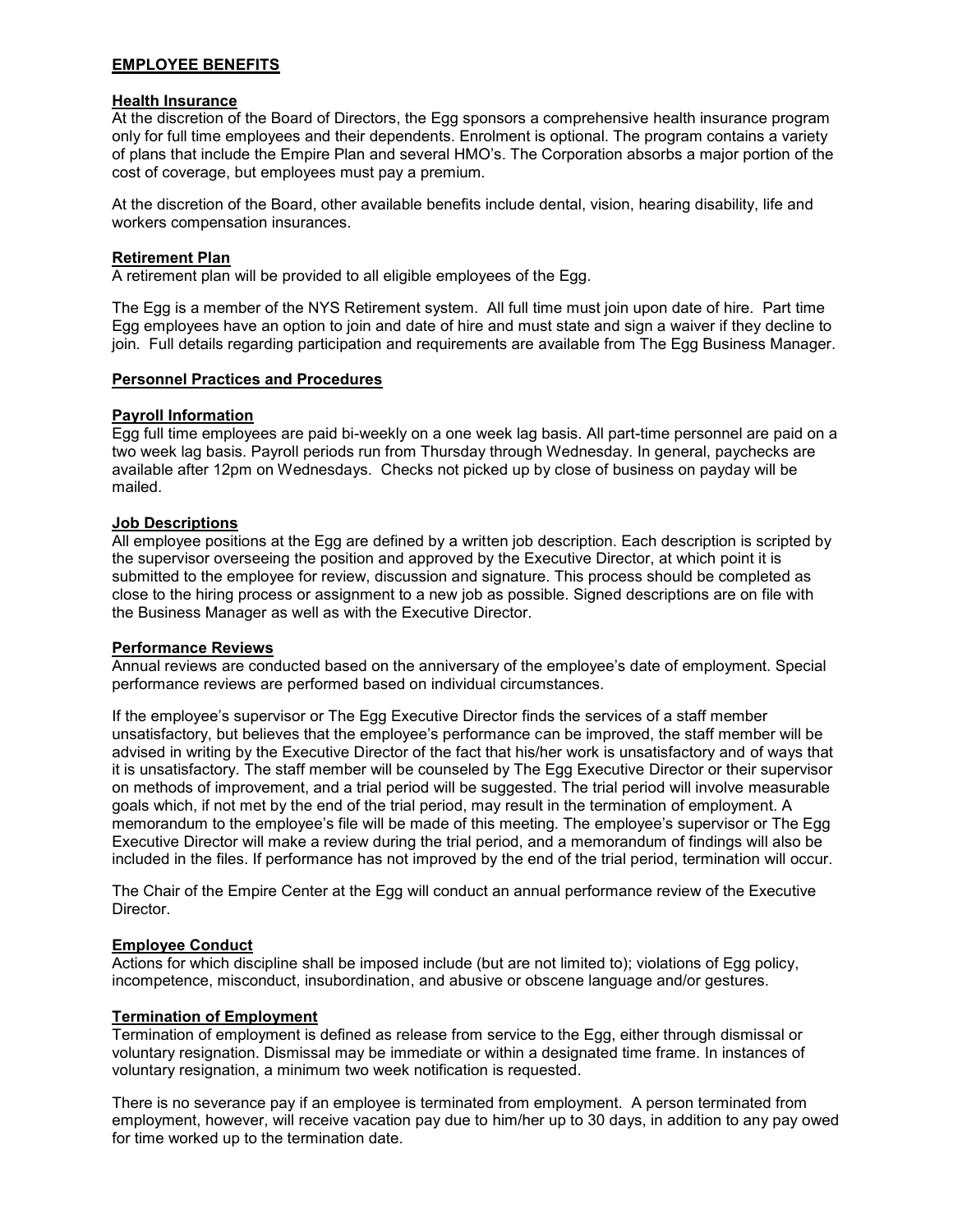Accrued compensatory time is forfeited upon termination and ineligible for final reconciliation.

Personal time is forfeited upon termination and ineligible for consideration for final reconciliation.

Sick time accruals are non-reimbursable and will not be reimbursed.

Upon leaving the service of The Egg, all Egg property and keys must be surrendered to the Executive Director before final payment can be disbursed. Any Egg property not returned will have a fair and current value assessed to it by the Executive Director against its original cost, and such value will be deducted from the employee's final check.

Continuance of insurance coverage will be in accordance with the plans available at the time that the employee leaves the employ of The Egg.

#### **CONLICT OF INTEREST**

Employees are expected to devote their best efforts to the interests of the organization and the conduct of its affairs. The Empire Center at The Egg recognizes the right of employees to engage in activities outside of their employment which are of a private nature and unrelated to our business.

It is impossible to describe all the circumstances and conditions that might cause a Conflict of Interest. However, the following are set forth to guide employees specifically in the areas of Outside Employment and Financial Interests.

- Employees have an obligation to devote their full employment time to the business of The Empire Center at The Egg and may not engage in any outside professional work without full disclosure to the Executive Director.
- If an employee, spouse or other member of an employee's immediate family is engaged in a business similar in nature to The Empire Center at The Egg's, it must be disclosed in full to the Executive Director.
- No employee may engage in outside work that will interfere with his or her primary job with The Empire Center at The Egg. Nor will any employee engage in any activity of a nature that is in some way hostile or adverse to The Empire Center at The Egg.
- No outside work may be done during regular office hours and no corporate facilities, equipment (e.g. telephones, computers), labor or supplies are to be used to conduct any outside activity.
- An exception can be made when an employee is a volunteer member of an organization in which participation is beneficial to The Empire Center at The Egg, or in which the employee serves as a representative of The Empire Center at The Egg.
- Any employee doing any outside work is under an obligation to advise his or her client that the work is in no way by, for, or in the name of The Empire Center at The Egg.

A Financial Interest, whether through business, investment, or immediate family (spouse, children and parents), is described as one or more of the following:

- An ownership or investment in, or compensation arrangement with, an entity with which The Empire Center at The Egg has a transaction or arrangement, or
- A potential ownership or investment interest in, or compensation arrangement with, any entity with which The Empire Center at The Egg is negotiating a transaction or arrangement, or
- Borrowing money or anything of value from an individual or entity with which The Empire Center at The Egg has a transaction or arrangement. However, borrowing from banks, insurance companies or other recognized institutions that do business with the Center, on terms and conditions that are offered to the general public, is not considered a conflict of interest.
- Directly or indirectly engaging in any substantial financial transaction with a benefactor of The Empire Center at The Egg unless the transaction is in the ordinary course of the business of the benefactor.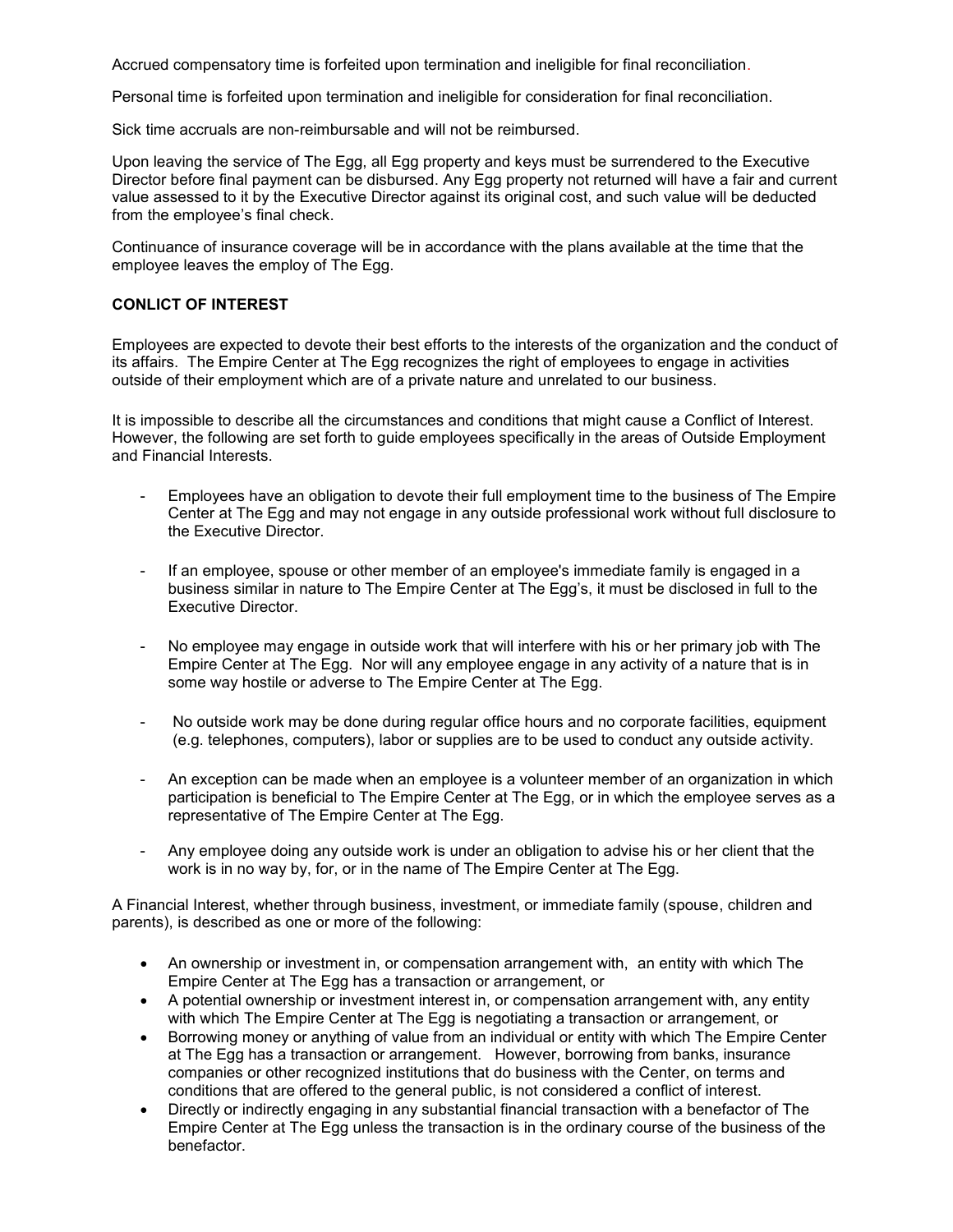Acceptance of cash gifts in any amount, and any non-cash gifts in excess of \$100 in any calendar year by you or members of your immediate family from an entity with which The Empire Center at The Egg has a transaction or arrangement, or with which the Center is negotiating a transaction or arrangement. This does not include the acceptance of items of nominal or minor value that are clearly tokens of respect or friendship, ordinary business meals and business entertainment or items received at public events.

Determination of Conflict of Interest: A policy of full disclosure must be followed to assess and prevent potential conflicts of interest from arising. Contact your supervisor or The Empire Center at The Egg's Business Manager if you have questions regarding a possible conflict of interest or outside work.

Employees are required to annually disclose any Outside Employment and/or Financial Interest in writing. The Executive Director shall make the determination of whether they create a Conflict of Interest. Such determination shall be provided to the employee in writing.

If it is determined that a Conflict of Interest does exist, the Executive Director shall determine steps to be taken to remedy the situation in order to remove the Conflict of Interest. In the case of the Executive Director, the Chairman of the Board of The Empire Center at The Egg shall make such determinations.

Failure to disclose or discuss information related to any of the above points may lead to corrective action up to and including discharge.

## **Egg Code of Conduct**

*The Egg Code of Conduct is important in helping to positively shape the culture of our organization. It is a set of guidelines that assist in linking our daily decision-making, behavior and actions to the vision, goals and standards of the organization. It is intended to supplement your own common sense, integrity and values. Our customers have a right to expect the business of The Egg to be carried out with efficiency, fairness, impartiality and integrity so as to promote confidence and trust. I firmly believe our colleagues also deserve the same courtesies and it is up to all of us to help ensure the highest standards of behavior are maintained at The Egg. It is vital for us all to understand our obligations and rights as employees of The Egg. This Code outlines the most important areas. If you have any questions about the Code, please discuss them with the Executive Director or a member of The Egg Board of Directors. I encourage everyone to consider the positive actions we can take to reinforce this Code and strengthen our passion and commitment to our workplace.*

### **Introduction**

The Code of Conduct and its content to everyone engaged by The Egg including the Executive Director, managers, supervisors and staff. While the Code is designed to provide guidance on expected standards and behaviors or help when faced with ethical decisions, all Egg employees have to take individual responsibility for their actions and decisions. A breach of issues outlined in The Egg Code of Conduct is a serious matter and will be managed under disciplinary guidelines.

### **General principles underlying the Code**

The Egg Code of Conduct is based on a number of principles which underpin behaviors expected of The Egg staff:

- Responsive, customer-focused work practices
- Integrity, fairness and professionalism
- Respect for people
- Workplace flexibility & efficiency
- Loyalty to the public interest
- Safety and security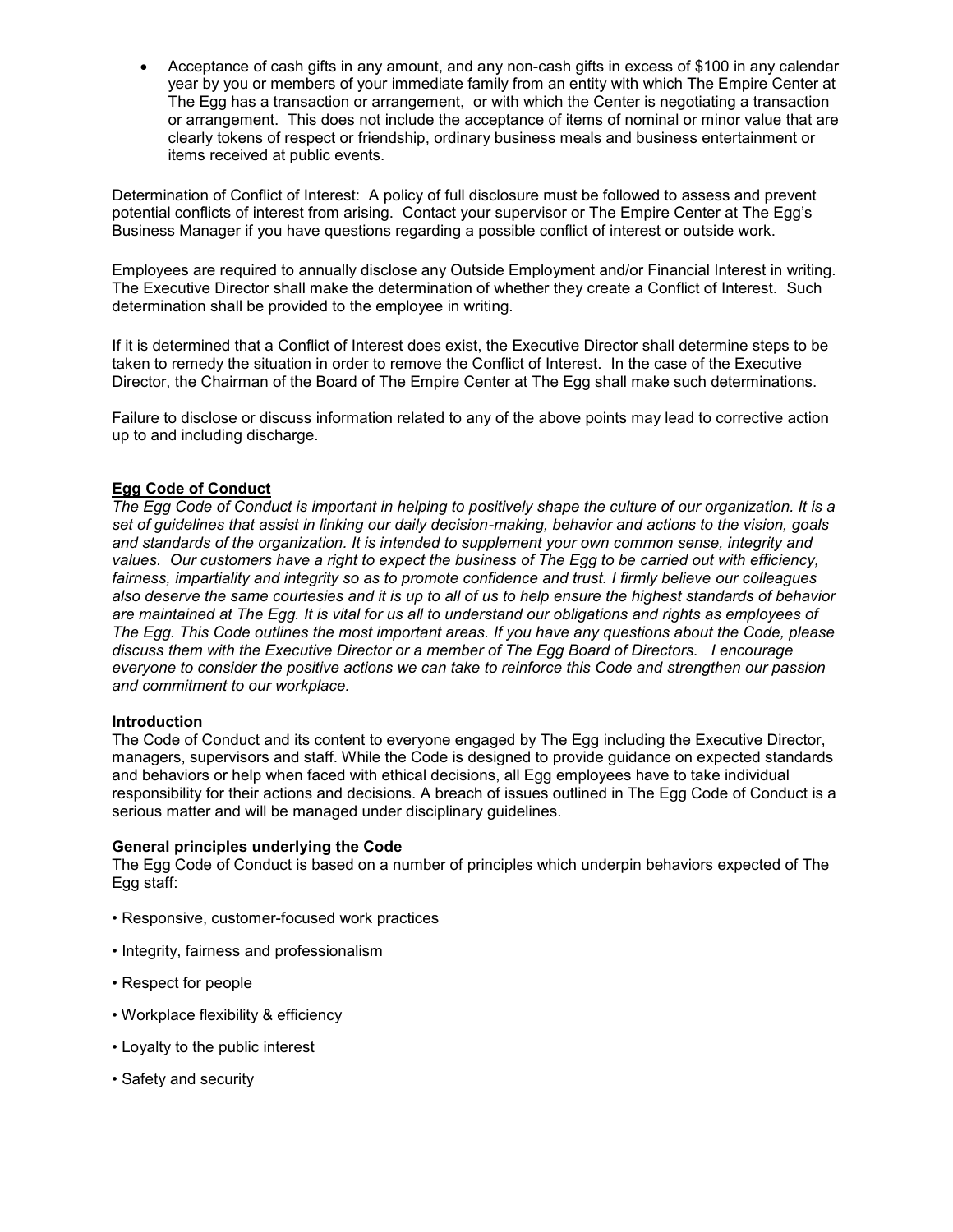## **Key Areas of the Code**

The Egg Code of Conduct contains guidelines to assist employees in applying the general principles to everyday work practices. The guidelines are based on the following areas:

Individual performance and accountability Commitment to our customers Ethical standards Using the Egg's resources Conflict of interest Gifts & benefits Corrupt conduct Fair and equitable behavior A safe and secure work environment Records and information Making public comment Outside employment Relevant legislation

## **Individual performance and accountability**

All Egg employees have a responsibility to perform well in their job and develop a culture where they are inspired to achieve outstanding results and where they can realize their potential.

### **Expectations**

-Carry out the responsibilities outlined in the employee's job description or other agreed performance plan -Follow reasonable direction from managers/supervisors, be flexible and adaptable and expect the same from others

-Actively contribute suggestions or identify opportunities for improved ways of working; participate and communicate within staff members

-Maintain, and seek to improve, the skills and knowledge required for job requirements.

-Display a professional image appropriate to the nature of role and work area

-Act honestly and fairly, in a consistent and impartial manner

-Use the organization's resources responsibly

-Take responsibility to keep informed about, and respond to, the objectives, needs and priorities of the organization

-Raise issues or problems through appropriate channels and contribute to solutions where possible -Work safely and not be under the influence of alcohol or other drugs that can adversely affect performance or the safety of others

-Managers and supervisors are accountable for work produced by staff reporting to them and for fostering standards of ethical behavior

-Managers and supervisors are responsible for ensuring that staff knows:

- what their accountabilities are how they should do their job and what the outcomes should be that they will take prompt action if unethical behavior occurs what the process is for staff to discuss

- development opportunities

### **Commitment to our customers/patrons**

Our commitment to customers is to deliver a professional and consistently high level of service.

### **Definition**

The Egg has a wide range of customers including presenting partners and service providers, audiences, tourists, the general public and our colleagues.

### **Expectations**

To respond to all customers/patrons:

-In a timely and efficient way, listening to their requirements and acting on any feedback

-With professional and respectful communication and behavior

-With accurate and consistent information, or undertaking follow-up action if information is not readily available

-Impartially and without discrimination

-By taking ownership for problems and seeking to provide solutions wherever possible.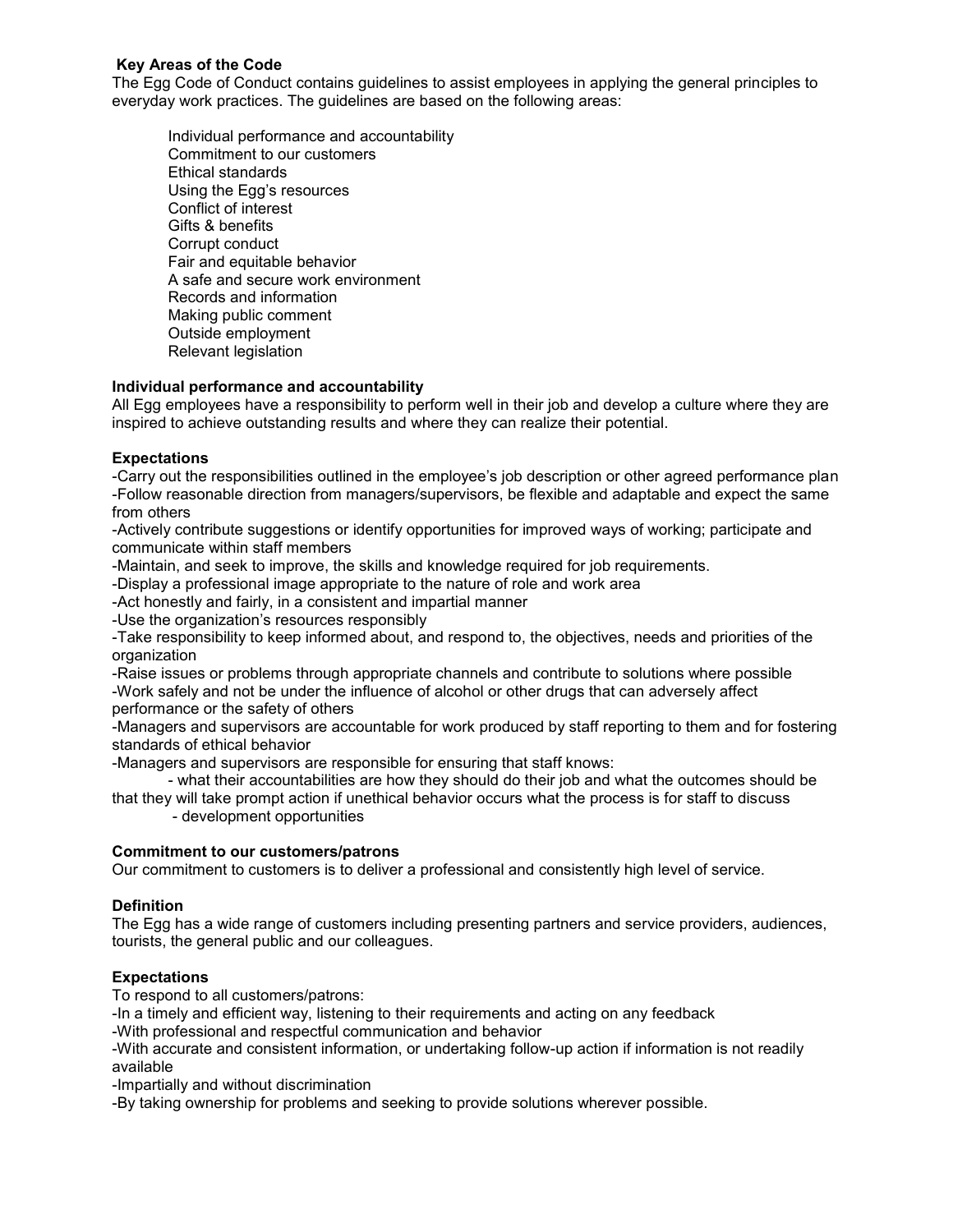## **Ethical standards**

Employee standards and expectations are contained within The Egg Employee Handbook and other documents such as this Code and the Fraud Response Plan.

## **Definition**

Behavior and practices that is lawful and consistent with The Egg's objectives, values and Code of Conduct.

Ethical standards underpin all areas of the Code. Below are guidelines related to some specific areas where ethical decision-making could arise:

## **The Egg resources**

The Egg resources and equipment include computer and telecommunications equipment, money, facilities and work time. All Egg resources are to be used lawfully, ethically and as economically as possible, clarifying with your manager any financial delegation levels, expenditure or guidelines for appropriate levels of use if you are not aware of them. Official approval must be obtained from The Egg Executive Director before you use any Egg property, facilities or equipment for personal or private purposes. All purchases and purchase requests should follow the guidelines in the Egg Procurement Manual

## **Computer Information**

-User IDs and passwords should never be given out to anyone else unless there is an organizational requirement and you have obtained approval from your manager

-Never intentionally transmit, download, communicate or access offensive material, images or text such as pornographic material.

-Never send fraudulent, unlawful or abusive information or messages

-Downloading image files, music files, etc, for work-related purposes is permitted according to The Egg internet and email policies

-Never download software from the internet without proper authorization.

-Failure to heed these policies and guidelines will result in disciplinary action and could lead to dismissal.

### **Conflict of interest**

Sometimes personal interests may conflict with Egg employment or duties. Any actual or possible conflict of interest must be declared and resolved to the satisfaction of The Egg management.

### **Examples of potential conflicts of interest are:**

-Financial interests in a matter dealt with by The Egg or being aware of friends or relatives having such an interest

-Offering a friend or relative a vendor position at The Egg.

### **Definition**

If this situation arises, discuss the matter with the Executive Director, and together decide on an appropriate course of action. Confidentiality will be maintained.

### **Acceptance of gifts and benefits**

**Definition** Generally, gifts, benefits or hospitality should not be accepted. Token gifts occasionally received in the course of your job or as a thank you, such as flowers, chocolates or other inexpensive items, are usually acceptable

If in doubt, discuss the situation with your supervisor or manager, but the main principles to keep in mind are:

-It must not influence, or appear to influence how we work or make impartial decisions

-It must not be worth a substantial amount of money

-t must be declared to your supervisor, manager or the Executive Director.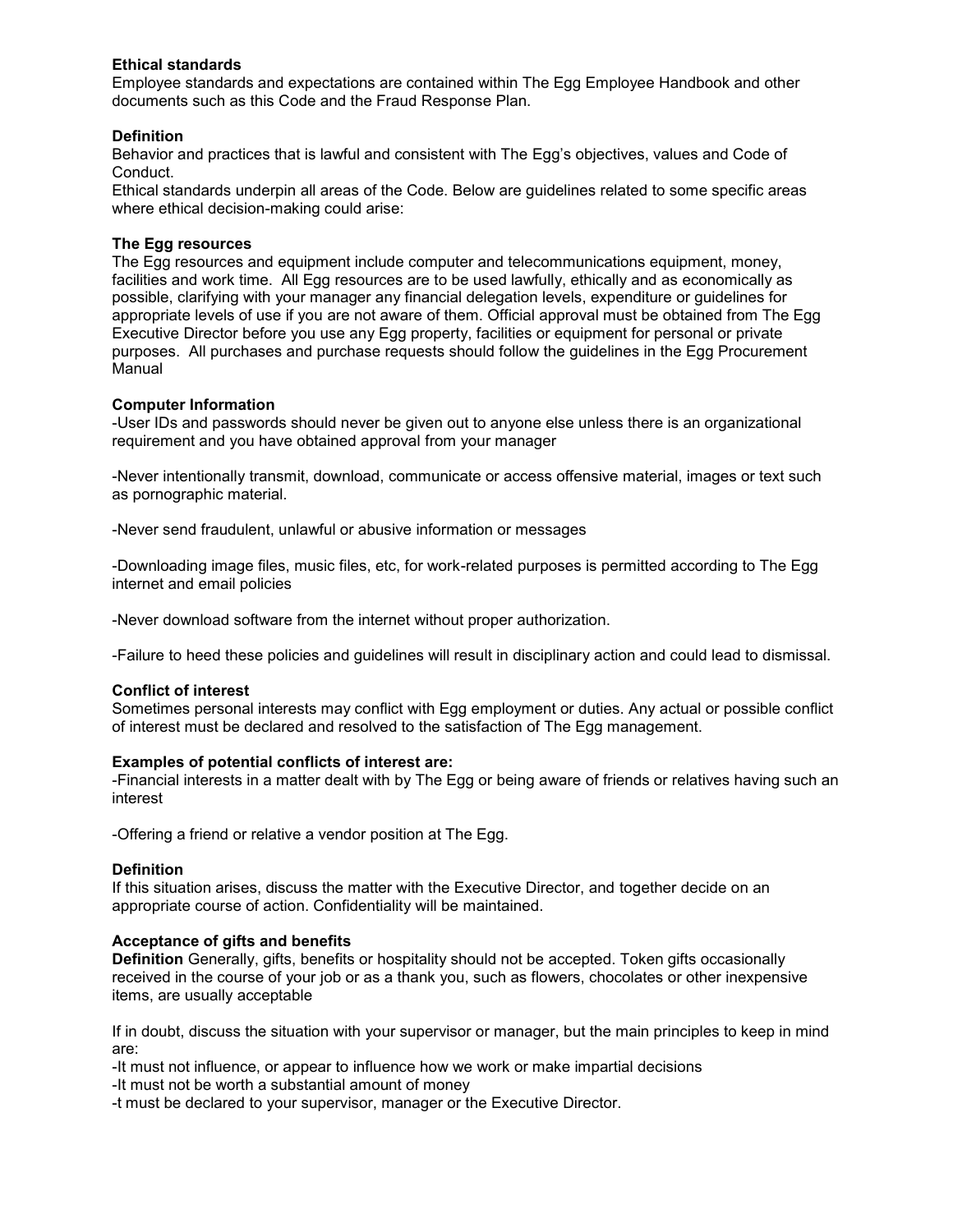## **Corrupt conduct/Fraudulent Behavior**

**Definition** Corrupt conduct/fraud occurs when a staff member: participates in fraud, theft, bribery, misconduct or violence; misuses confidential information contrary to instructions; uses The Egg resources or materials for a purpose other than their work, without approval from management

## **Expectations**

If you know about, or have good reason to suspect, corrupt or criminal conduct, you must report it immediately. You can report it in confidence to:

-In the first instance your manager or supervisor

-The Egg Executive Director

The above reporting procedure should be followed in all instances

## **Fair and equitable behavior**

All Egg employees must behave fairly, respectfully and without discrimination to other employees or customers at all times. Discriminatory behavior can take the form of comments, harassment, bullying or violence in the workplace. In addition, all Egg employees must not discriminate against people or treat them differently on the basis of their:

-Race, color, ethnicity, nationality

-sex

- -Marital status
- -Age
- -Disability
- -Sexual orientation
- -Pregnancy
- -Religious belief
- -Political belief

Decisions and actions should be reasonable, fair and appropriate to the circumstances, based on consideration of all facts and supported by documentation where necessary.

### **A safe and secure work environment**

Safety and security in The Egg working environment are of vital importance.

### **Expectations**

-General awareness & understanding – raise any safety or security issues that you become aware of with management

-Ensure you understand and are able to carry out the safety processes of your area and job role

-Listen for the Emergency Warning system from OGS and follow any evacuation instructions promptly.

### **Records and information**

It is important to collect and store knowledge and information so it is preserved, accessible and can be used appropriately for future decision-making. Therefore, all Egg employees have a responsibility to make and store records that support day-to-day operations, outcomes and decisions. Email is included in the official definition of business records.

### **Confidential information**

Confidential information, especially personal information, must be kept secure to avoid unauthorized access or disclosure. Confidential information or documents should only be collected or disclosed: -If it is necessary in the course of carrying out your job

-When required by The Egg procedure or law, or

-In exceptional circumstances when authority by your manager or other relevant person has been given or when called to give evidence in court.

## **Making public comment**

There are circumstances in which personal opinion can be interpreted as being an official comment on behalf of, or criticism of, The Egg or the state government. As an individual, you have the right to make public comment and participate in social and political discussion. However, as an Egg employee, before making comment to the public or media, you are required to:

-Obtain prior consent from the Executive Director.

-Be aware that the Executive Director and the Chairman of The Board are designated to make, or advise on the protocol for making official comment on behalf of The Egg.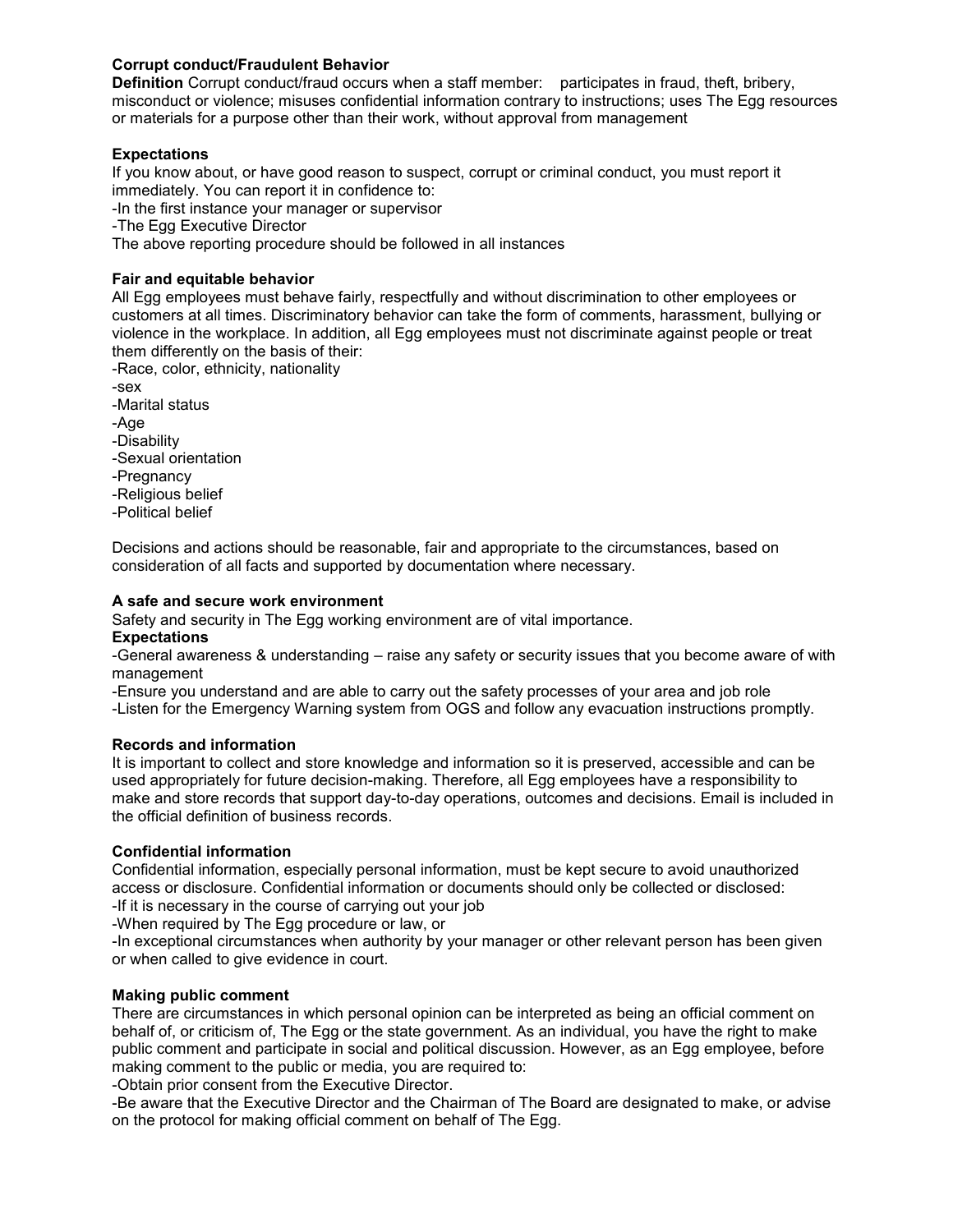-Refrain from giving personal opinion on The Egg operations to members of the public, including customers. As a minimum, preface your remarks with a comment that they are made in a private capacity and do not represent the official view of The Egg

-Generally, aim to disclose only official, factual information that is normally given out to members of the public. If we disagree with any of the organization's policies or actions, we should raise concerns with The Egg Executive Director.

## **Outside employment**

In order to undertake any paid work outside of The Egg, permanent (including permanent part-time) and fulltime temporary (including seasonal) staff must liaise with their department manager and obtain written permission from the Executive Director. We need to keep in mind that:

-The work must be done in our own time or during unpaid leave

-The other job should not affect our work at The Egg.

-There cannot be a conflict of interest between our job at The Egg and the outside work.

## **Sexual Harassment Policy**

Nelson A Rockefeller Empire State Plaza Performing Arts Center (a/k/a "The Egg") is committed to maintaining a workplace free from sexual harassment. Sexual harassment is a form of workplace discrimination. All employees are required to work in a manner that prevents sexual harassment in the workplace. This Policy is one component of The Egg commitment to a discrimination-free work environment. Sexual harassment is against the law<sup>1</sup> and all employees have a legal right to a workplace free from sexual harassment and employees are urged to report sexual harassment by filing a complaint internally with The Egg. Employees can also file a complaint with a government agency or in court under federal, state or local antidiscrimination laws.

# **Policy:**

 $\overline{a}$ 

- 1. The Egg's policy applies to all employees, applicants for employment, interns, whether paid or unpaid, contractors and persons conducting business, regardless of immigration status, with The Egg. In the remainder of this document, the term "employees" refers to this collective group.
- 2. Sexual harassment will not be tolerated. Any employee or individual covered by this policy who engages in sexual harassment or retaliation will be subject to remedial and/or disciplinary action (e.g., counseling, suspension, termination).
- 3. Retaliation Prohibition: No person covered by this Policy shall be subject to adverse action because the employee reports an incident of sexual harassment, provides information, or otherwise assists in any investigation of a sexual harassment complaint. The Egg will not tolerate such retaliation against anyone who, in good faith, reports or provides information about suspected sexual harassment. Any employee of The Egg who retaliates against anyone involved in a sexual harassment investigation will be subjected to disciplinary action, up to and including termination. All employees, paid or unpaid interns, or non-employees<sup>2</sup> working in the workplace who believe they have been subject to such retaliation should inform a supervisor or manager. All employees, paid or unpaid interns or non-employees who believe they have been a target of such retaliation may also seek relief in other available forums, as explained below in the section on Legal Protections.
- 4. Sexual harassment is offensive, is a violation of our policies, is unlawful, and may subject The Egg to liability for harm to targets of sexual harassment. Harassers may also be individually subject to liability. Employees of every level who engage in sexual harassment, including managers and supervisors who engage in sexual harassment or who allow such behavior to continue, will be penalized for such misconduct.
- 5. The Egg will conduct a prompt and thorough investigation that ensures due process for all parties, whenever management receives a complaint about sexual harassment, or otherwise knows of possible sexual harassment occurring. The Egg will keep the investigation confidential

<sup>1</sup> While this policy specifically addresses sexual harassment, harassment because of and discrimination against persons of all protected classes is prohibited. In New York State, such classes includeage, race, creed, color, national origin, sexual orientation, military status, sex, disability, marital status, domestic violence victim status, gender identity and criminal history.

 $2$  A non-employee is someone who is (or is employed by) a contractor, subcontractor, vendor, consultant, or anyone providing services in the workplace. Protected non-employees include persons commonly referred to as independent contractors, "gig" workers and temporary workers. Also included are persons providing equipment repair, cleaning services or any other services provided pursuant to a contract with the employer.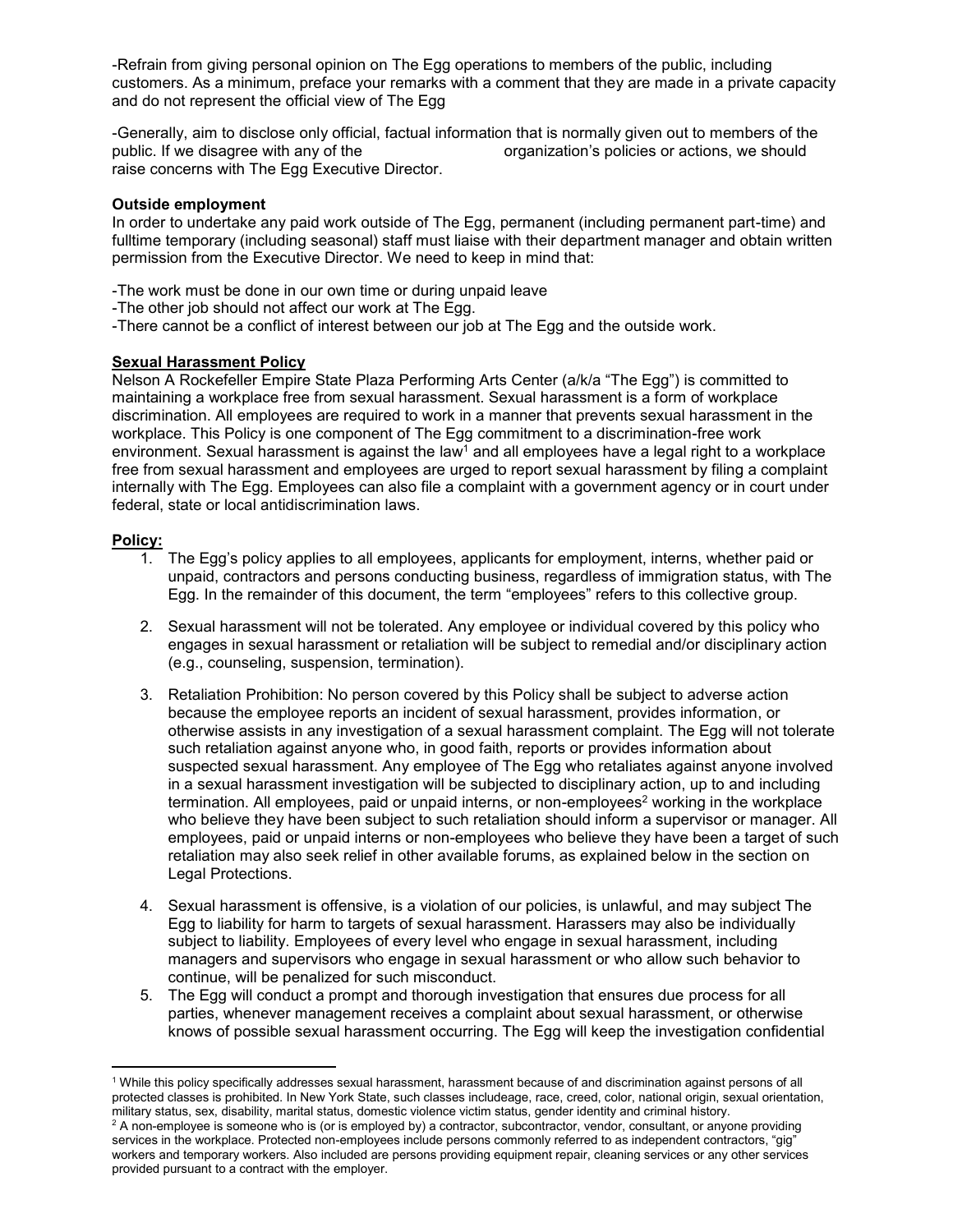to the extent possible. Effective corrective action will be taken whenever sexual harassment is found to have occurred. All employees, including managers and supervisors, are required to cooperate with any internal investigation of sexual harassment.

- 6. All employees are encouraged to report any harassment or behaviors that violate this policy. The Egg will provide all employees a complaint form for employees to report harassment and file complaints.
- 7. Managers and supervisors are **required** to report any complaint that they receive, or any harassment that they observe or become aware of, to the Executive Director.
- 8. This policy applies to all employees, paid or unpaid interns, and non-employees and all must follow and uphold this policy. This policy must be provided to all employees and should be posted prominently in all work locations to the extent practicable (for example, in a main office, not an offsite work location) and be provided to employees upon hiring.

### **What Is "Sexual Harassment"?**

Sexual harassment is a form of sex discrimination and is unlawful under federal, state, and (where applicable) local law. Sexual harassment includes harassment on the basis of sex, sexual orientation, self-identified or perceived sex, gender expression, gender identity and the status of being transgender.

Sexual harassment includes unwelcome conduct which is either of a sexual nature, or which is directed at an individual because of that individual's sex when:

- Such conduct has the purpose or effect of unreasonably interfering with an individual's work performance or creating an intimidating, hostile or offensive work environment, even if the reporting individual is not the intended target of the sexual harassment;
- Such conduct is made either explicitly or implicitly a term or condition of employment; or
- Submission to or rejection of such conduct is used as the basis for employment decisions affecting an individual's employment.

A sexually harassing hostile work environment includes, but is not limited to, words, signs, jokes, pranks, intimidation or physical violence which are of a sexual nature, or which are directed at an individual because of that individual's sex. Sexual harassment also consists of any unwanted verbal or physical advances, sexually explicit derogatory statements or sexually discriminatory remarks made by someone which are offensive or objectionable to the recipient, which cause the recipient discomfort or humiliation, which interfere with the recipient's job performance.

Sexual harassment also occurs when a person in authority tries to trade job benefits for sexual favors. This can include hiring, promotion, continued employment or any other terms, conditions or privileges of employment. This is also called "quid pro quo" harassment.

Any employee who feels harassed should report so that any violation of this policy can be corrected promptly. Any harassing conduct, even a single incident, can be addressed under this policy.

### **Examples of sexual harassment**

The following describes some of the types of acts that may be unlawful sexual harassment and that are strictly prohibited:

- Physical acts of a sexual nature, such as:
	- $\circ$  Touching, pinching, patting, kissing, hugging, grabbing, brushing against another employee's body or poking another employee's body;
	- o Rape, sexual battery, molestation or attempts to commit these assaults.
- Unwanted sexual advances or propositions, such as:
	- $\circ$  Requests for sexual favors accompanied by implied or overt threats concerning the target's job performance evaluation, a promotion or other job benefits or detriments;
	- o Subtle or obvious pressure for unwelcome sexual activities.
- Sexually oriented gestures, noises, remarks or jokes, or comments about a person's sexuality or sexual experience, which create a hostile work environment.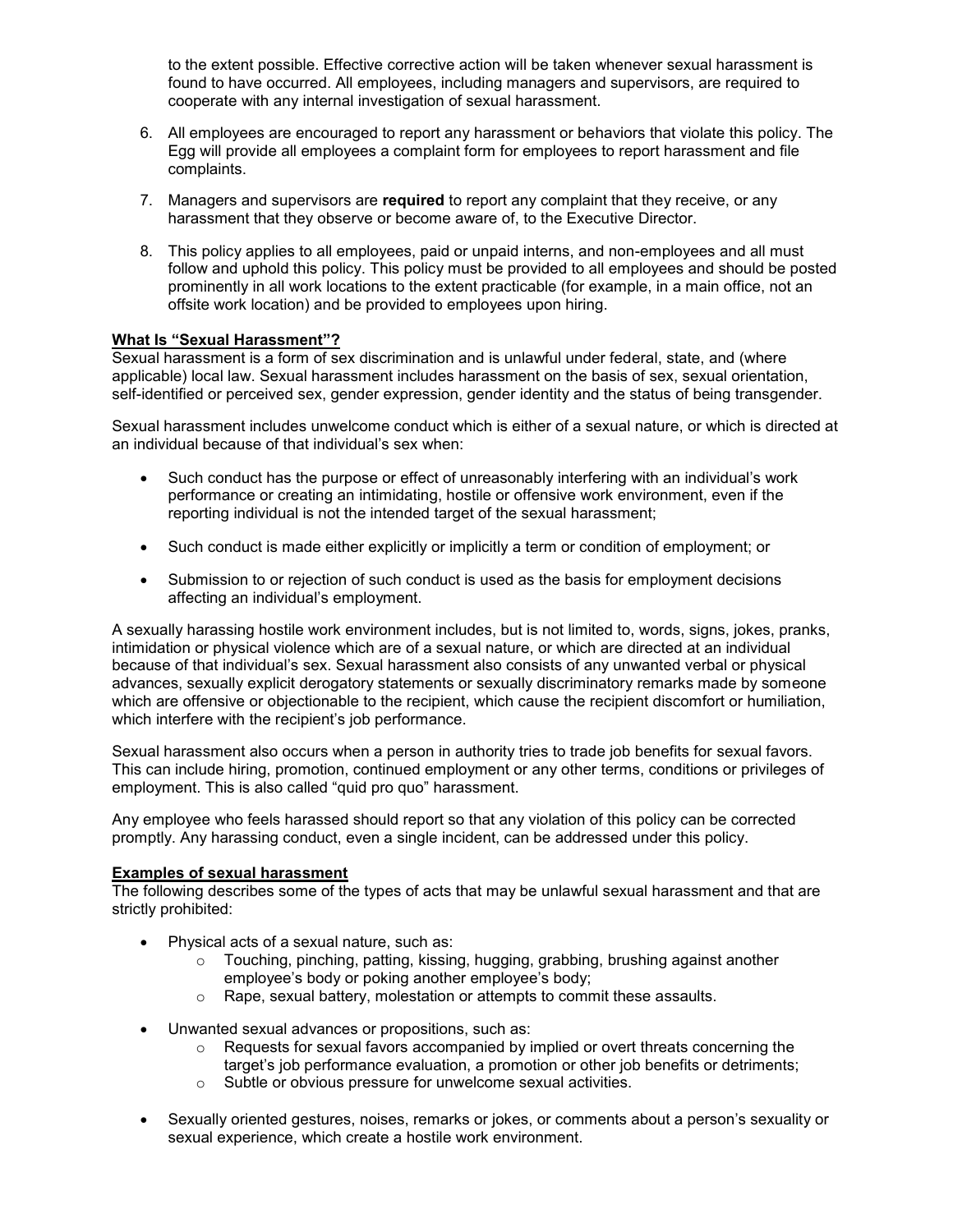- Sex stereotyping occurs when conduct or personality traits are considered inappropriate simply because they may not conform to other people's ideas or perceptions about how individuals of a particular sex should act or look.
- Sexual or discriminatory displays or publications anywhere in the workplace, such as:
	- o Displaying pictures, posters, calendars, graffiti, objects, promotional material, reading materials or other materials that are sexually demeaning or pornographic. This includes such sexual displays on workplace computers or cell phones and sharing such displays while in the workplace.
- Hostile actions taken against an individual because of that individual's sex, sexual orientation, gender identity and the status of being transgender, such as:
	- $\circ$  Interfering with, destroying or damaging a person's workstation, tools or equipment, or otherwise interfering with the individual's ability to perform the job;
	- o Sabotaging an individual's work;
	- o Bullying, yelling, name-calling.

## **Who can be a target of sexual harassment?**

Sexual harassment can occur between any individuals, regardless of their sex or gender. New York Law protects employees, paid or unpaid interns, and non-employees, including independent contractors, and those employed by companies contracting to provide services in the workplace. Harassers can be a superior, a subordinate, a coworker or anyone in the workplace including an independent contractor, contract worker, vendor, client, customer or visitor.

### **Where can sexual harassment occur?**

Unlawful sexual harassment is not limited to the physical workplace itself. It can occur while employees are traveling for business or at employer sponsored events or parties. Calls, texts, emails, and social media usage by employees can constitute unlawful workplace harassment, even if they occur away from the workplace premises, on personal devices or during non-work hours.

### **Retaliation**

Unlawful retaliation can be any action that could discourage a worker from coming forward to make or support a sexual harassment claim. Adverse action need not be job-related or occur in the workplace to constitute unlawful retaliation (e.g., threats of physical violence outside of work hours).

Such retaliation is unlawful under federal, state, and (where applicable) local law. The New York State Human Rights Law protects any individual who has engaged in "protected activity." Protected activity occurs when a person has:

- made a complaint of sexual harassment, either internally or with any anti-discrimination agency;
- testified or assisted in a proceeding involving sexual harassment under the Human Rights Law or other anti-discrimination law;
- opposed sexual harassment by making a verbal or informal complaint to management, or by simply informing a supervisor or manager of harassment;
- reported that another employee has been sexually harassed; or
- encouraged a fellow employee to report harassment.

Even if the alleged harassment does not turn out to rise to the level of a violation of law, the individual is protected from retaliation if the person had a good faith belief that the practices were unlawful. However, the retaliation provision is not intended to protect persons making intentionally false charges of harassment.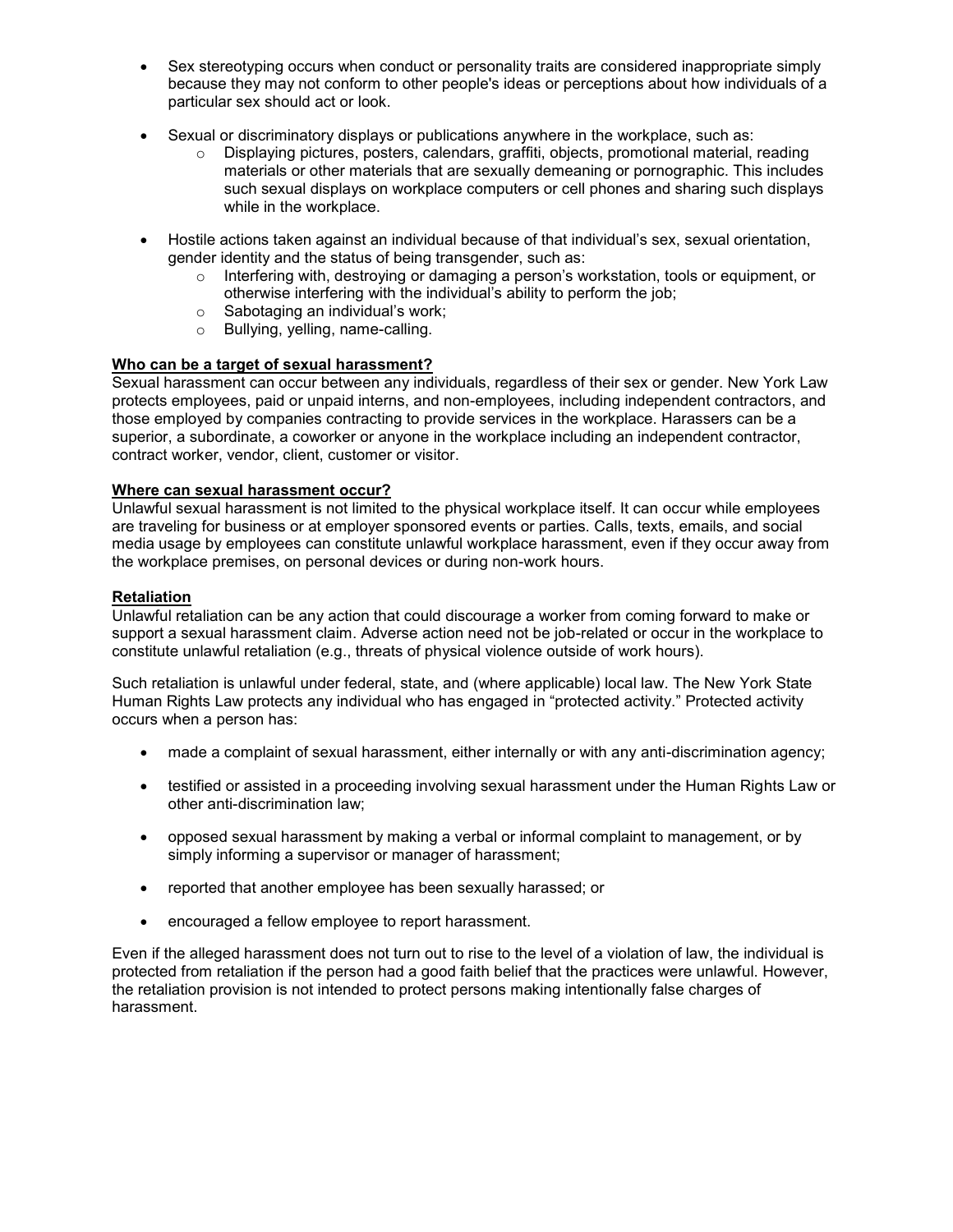## **Reporting Sexual Harassment**

**Preventing sexual harassment is everyone's responsibility.** The Egg cannot prevent or remedy sexual harassment unless it knows about it. Any employee, paid or unpaid intern or non-employee who has been subjected to behavior that may constitute sexual harassment is encouraged to report such behavior to a supervisor or manager. Anyone who witnesses or becomes aware of potential instances of sexual harassment should report such behavior to a supervisor or manager.

Reports of sexual harassment may be made verbally or in writing. A form for submission of a written complaint is attached to this Policy, and all employees are encouraged to use this complaint form. Employees who are reporting sexual harassment on behalf of other employees should use the complaint form and note that it is on another employee's behalf.

Employees, paid or unpaid interns or non-employees who believe they have been a target of sexual harassment may also seek assistance in other available forums, as explained below in the section on Legal Protections.

## **Supervisory Responsibilities**

All supervisors and managers who receive a complaint or information about suspected sexual harassment, observe what may be sexually harassing behavior or for any reason suspect that sexual harassment is occurring, **are required** to report such suspected sexual harassment to management.

In addition to being subject to discipline if they engaged in sexually harassing conduct themselves, supervisors and managers will be subject to discipline for failing to report suspected sexual harassment or otherwise knowingly allowing sexual harassment to continue. Supervisors and managers will also be subject to discipline for engaging in any retaliation.

## **Complaint and Investigation of Sexual Harassment**

All complaints or information about sexual harassment will be investigated, whether that information was reported in verbal or written form. Investigations will be conducted in a timely manner, and will be confidential to the extent possible.

An investigation of any complaint, information or knowledge of suspected sexual harassment will be prompt and thorough, commenced immediately and completed as soon as possible. The investigation will be kept confidential to the extent possible. All persons involved, including complainants, witnesses and alleged harassers will be accorded due process, as outlined below, to protect their rights to a fair and impartial investigation.

Any employee may be required to cooperate as needed in an investigation of suspected sexual harassment. The Egg will not tolerate retaliation against employees who file complaints, support another's complaint or participate in an investigation regarding a violation of this policy.

While the process may vary from case to case, investigations should be done in accordance with the following steps:

- Upon receipt of complaint, management will conduct an immediate review of the allegations, and take any interim actions (e.g., instructing the respondent to refrain from communications with the complainant), as appropriate. If complaint is verbal, encourage the individual to complete the "Complaint Form" in writing. If he or she refuses, prepare a Complaint Form based on the verbal reporting.
- If documents, emails or phone records are relevant to the investigation, take steps to obtain and preserve them.
- Request and review all relevant documents, including all electronic communications.
- Interview all parties involved, including any relevant witnesses;
- Create a written documentation of the investigation (such as a letter, memo or email), which contains the following:
	- $\circ$  A list of all documents reviewed, along with a detailed summary of relevant documents;
	- $\circ$  A list of names of those interviewed, along with a detailed summary of their statements;
	- o A timeline of events;
	- o A summary of prior relevant incidents, reported or unreported; and
	- $\circ$  The basis for the decision and final resolution of the complaint, together with any corrective action(s).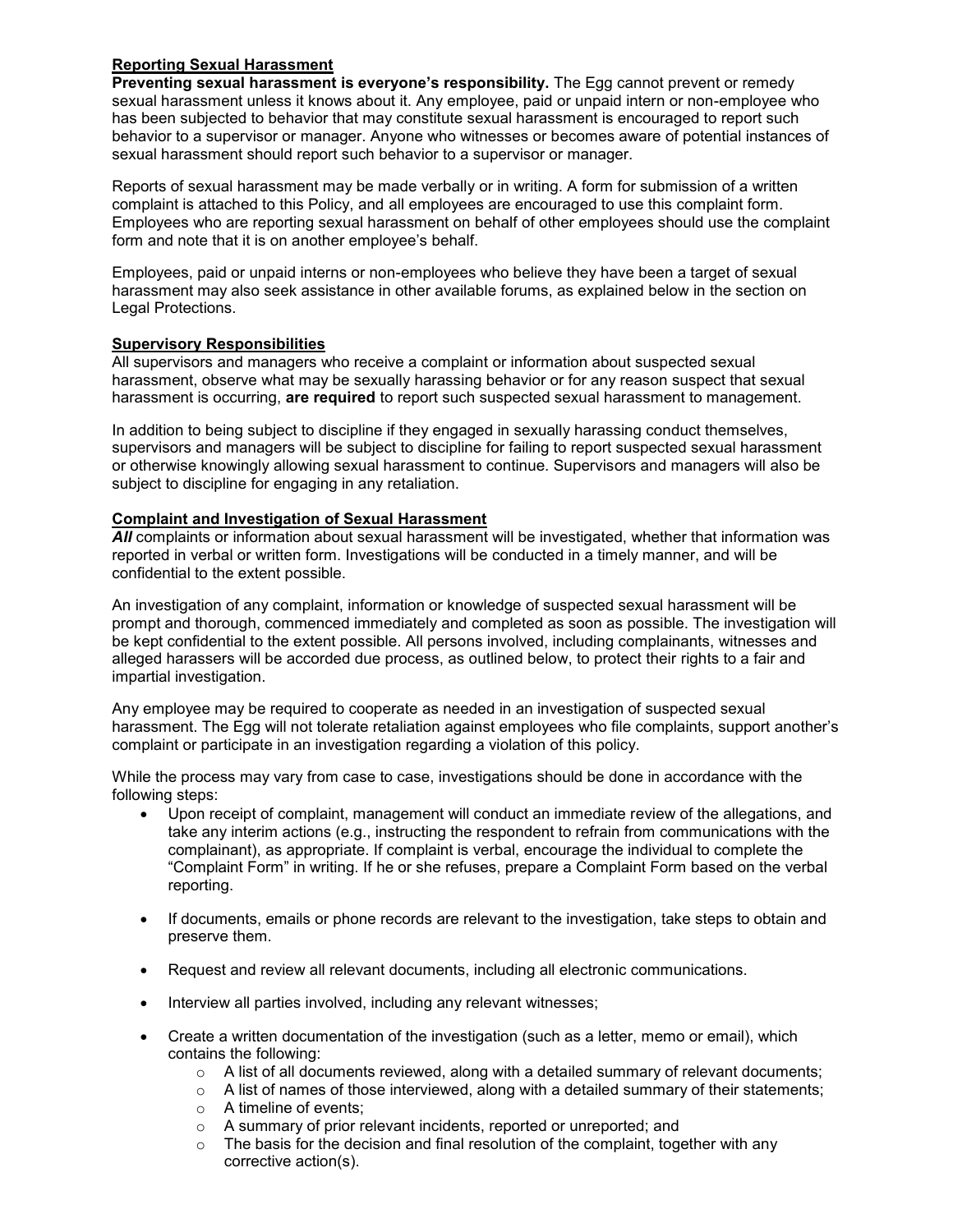- Keep the written documentation and associated documents in a secure and confidential location.
- Promptly notify the individual who reported and the individual(s) about whom the complaint was made of the final determination and implement any corrective actions identified in the written document.
- Inform the individual who reported of the right to file a complaint or charge externally as outlined in the next section.

## **Legal Protections And External Remedies**

Sexual harassment is not only prohibited by The Egg but is also prohibited by state, federal, and, where applicable, local law.

Aside from the internal process at The Egg, employees may also choose to pursue legal remedies with the following governmental entities. While a private attorney is not required to file a complaint with a governmental agency, you may seek the legal advice of an attorney.

In addition to those outlined below, employees in certain industries may have additional legal protections.

### **State Human Rights Law (HRL)**

The Human Rights Law (HRL), codified as N.Y. Executive Law, art. 15, § 290 et seq., applies to all employers in New York State with regard to sexual harassment, and protects employees, paid or unpaid interns and non-employees, regardless of immigration status. A complaint alleging violation of the Human Rights Law may be filed either with the Division of Human Rights (DHR) or in New York State Supreme Court.

Complaints with DHR may be filed any time **within one year** of the harassment. If an individual did not file at DHR, they can sue directly in state court under the HRL, **within three years** of the alleged sexual harassment. An individual may not file with DHR if they have already filed a HRL complaint in state court.

Complaining internally to The Egg does not extend your time to file with DHR or in court. The one year or three years is counted from date of the most recent incident of harassment.

You do not need an attorney to file a complaint with DHR, and there is no cost to file with DHR.

DHR will investigate your complaint and determine whether there is probable cause to believe that sexual harassment has occurred. Probable cause cases are forwarded to a public hearing before an administrative law judge. If sexual harassment is found after a hearing, DHR has the power to award relief, which varies but may include requiring your employer to take action to stop the harassment, or redress the damage caused, including paying of monetary damages, attorney's fees and civil fines.

DHR's main office contact information is: NYS Division of Human Rights, One Fordham Plaza, Fourth Floor, Bronx, New York 10458. You may call (718) 741-8400 or visit: [www.dhr.ny.gov.](http://www.dhr.ny.gov/)

Contact DHR at (888) 392-3644 or visit [dhr.ny.gov/complaint](https://dhr.ny.gov/complaint) for more information about filing a complaint. The website has a complaint form that can be downloaded, filled out, notarized and mailed to DHR. The website also contains contact information for DHR's regional offices across New York State.

### **Civil Rights Act of 1964**

The United States Equal Employment Opportunity Commission (EEOC) enforces federal antidiscrimination laws, including Title VII of the 1964 federal Civil Rights Act (codified as 42 U.S.C. § 2000e et seq.). An individual can file a complaint with the EEOC anytime within 300 days from the harassment. There is no cost to file a complaint with the EEOC. The EEOC will investigate the complaint, and determine whether there is reasonable cause to believe that discrimination has occurred, at which point the EEOC will issue a Right to Sue letter permitting the individual to file a complaint in federal court.

The EEOC does not hold hearings or award relief, but may take other action including pursuing cases in federal court on behalf of complaining parties. Federal courts may award remedies if discrimination is found to have occurred. In general, private employers must have at least 15 employees to come within the jurisdiction of the EEOC.

An employee alleging discrimination at work can file a "Charge of Discrimination." The EEOC has district, area, and field offices where complaints can be filed. Contact the EEOC by calling 1-800-669-4000 (TTY: 1-800-669-6820), visiting their website at [www.eeoc.gov](http://www.eeoc.gov/) or via email at [info@eeoc.gov.](mailto:info@eeoc.gov)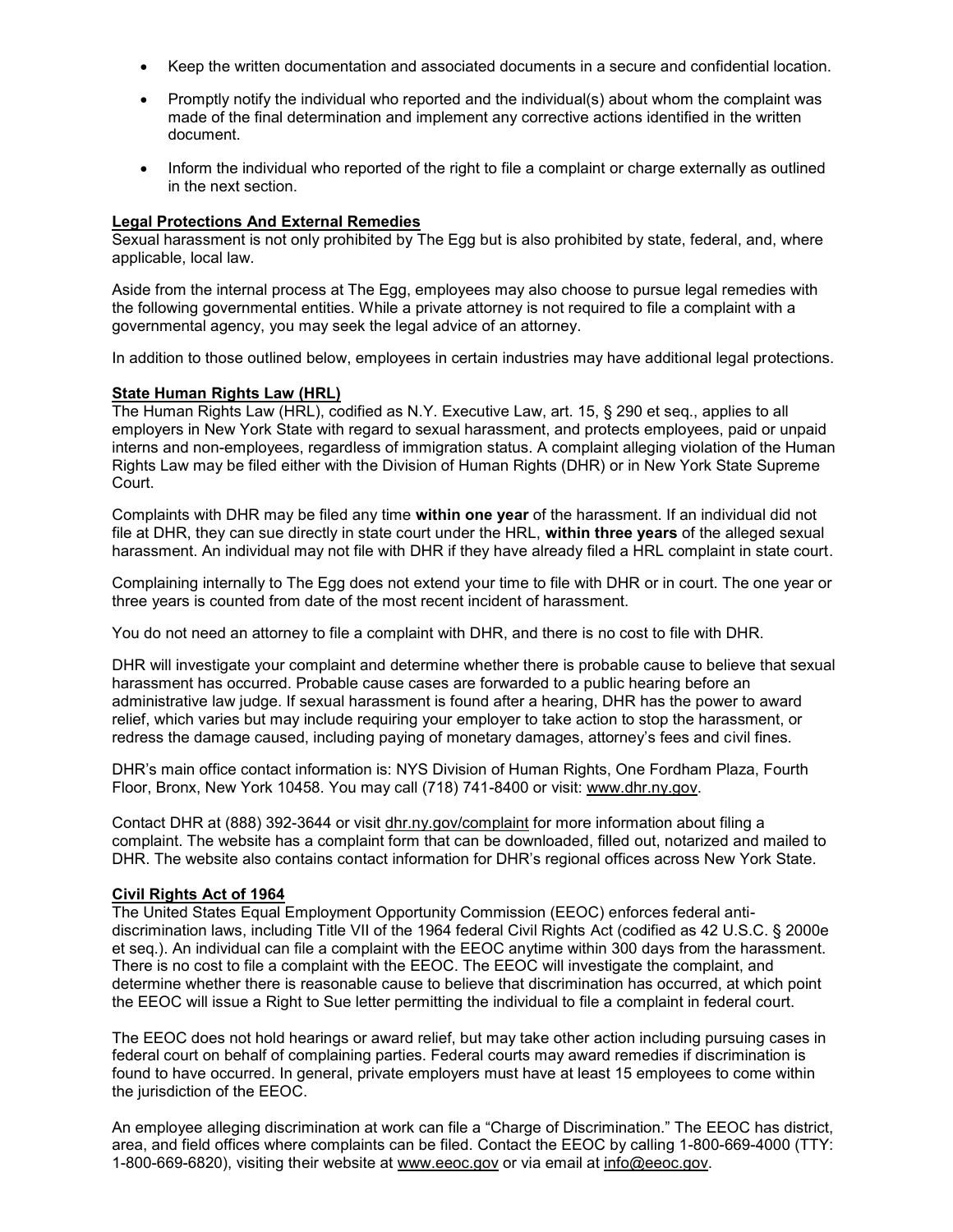If an individual filed an administrative complaint with DHR, DHR will file the complaint with the EEOC to preserve the right to proceed in federal court.

## **Local Protections**

Many localities enforce laws protecting individuals from sexual harassment and discrimination. An individual should contact the county, city or town in which they live to find out if such a law exists. For example, employees who work in New York City may file complaints of sexual harassment with the New York City Commission on Human Rights. Contact their main office at Law Enforcement Bureau of the NYC Commission on Human Rights, 40 Rector Street, 10th Floor, New York, New York; call 311 or (212) 306-7450; or visit [www.nyc.gov/html/cchr/html/home/home.shtml.](http://www.nyc.gov/html/cchr/html/home/home.shtml)

## **Contact the Local Police Department**

If the harassment involves unwanted physical touching, coerced physical confinement or coerced sex acts, the conduct may constitute a crime. Contact the local police department.

Since the quality of the work environment may substantially impact the efficiency and effectiveness of an employee's job performance, the Egg is dedicated to providing each employee with safe and pleasant surroundings. It is Egg policy that harassment in the workplace, whether it is on the basis of race, creed, color, religion, national origin, age, sex, disability, marital status, sexual orientation or veteran's status is *unacceptable* and will be subject to immediate disciplinary action, including dismissal.

As sexual harassment may be the most ambiguous form of harassment, the Federal Equal Employment Opportunity Commission (EEOC) has issued guidelines identifying what constitutes sexual harassment in the workplace. As with other forms of discrimination, sexual harassment is a violation of Section 703 of Title VII of the Civil Rights Act of 1964 and the New York State Human Rights Law.

As defined by the EEOC and New York State Executive Order 19, unwelcome sexual advances, requests for sexual favors or other verbal or physical conduct of a sexual nature constitute sexual harassment when:

- 1. submission to such conduct by an individual is used as the basis for employment decisions affecting the individual;
- 2. submission to, or rejection of, such conduct by an individual is used as the basis for employment decisions affecting the individual; or
- 3. such conduct has the purpose or effect of interfering unreasonably with an individuals work performance or creating an intimidating, hostile or offensive work environment.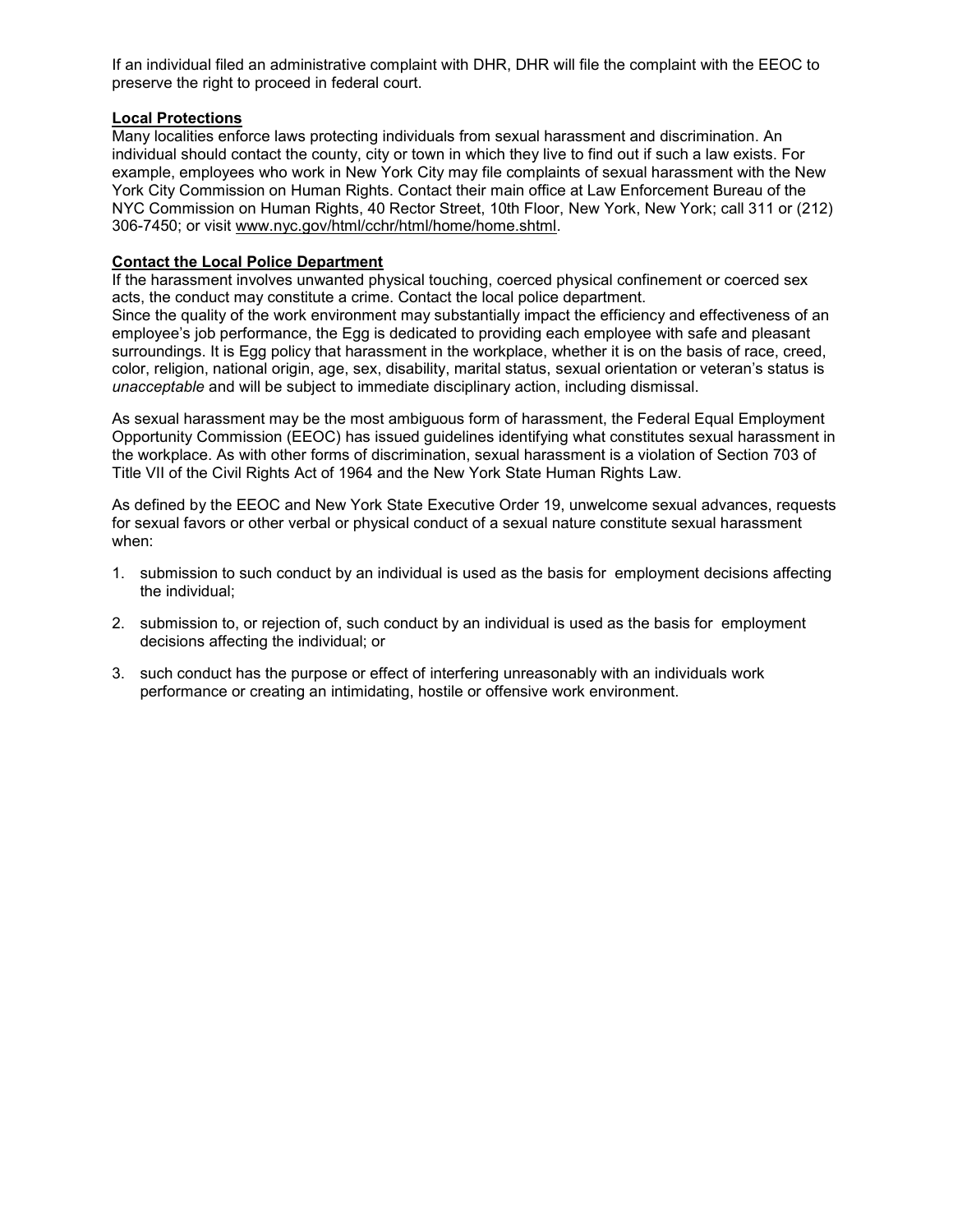# **The Egg Fraud Response Plan**

## **1. Introduction**

1.1 The Egg is committed to the highest possible standards of openness, probity and accountability in all its affairs. It is determined to maintain a culture of honesty and opposition to fraud and corruption.

1.2 In line with that commitment, The Egg's Anti-Fraud Policy outlines the principles we are committed to in relation to preventing, reporting and managing fraud and corruption.

1.3 This Fraud Response Policy reinforces The Egg's approach by setting out the ways in which employees or members of the public can voice their concerns about suspected fraud or corruption. It also outlines how The Egg will deal with such complaints.

### **2. Implementation**

2.1 This plan is to be implemented where suspicions of fraud or corruption have been raised.

#### *Fraud* is defined as:

**"The intentional distortion of materials, property, monetary, financial information or other records by persons internal or external to The Egg which is carried out to conceal the misappropriation of assets or otherwise for gain".**

#### *Corruption* is defined as:

**"The offering, giving, soliciting or acceptance of an inducement or reward, which may influence the action of any person".**

#### 2.2 Fraudulent or corrupt acts may include:

**Systems Issues** - Where a process/system exists which is prone to abuse by either employees or public. **Financial Issues** - Where individuals or companies have fraudulently obtained money from The Egg. **Equipment Issues** - Where The Egg's equipment is used for inappropriate personal use. R**esource Issues** - Where there is a misuse of resources, (e.g. theft of materials) **Other Issues**- Activities undertaken by officers of The Egg which may be: unlawful; against The Egg's policies, falls below established standards or practices; or amounts to improper conduct.

2.3 This is not an exhaustive list. If you are in any doubt about the seriousness of your concern, advice and guidance can be obtained from the Executive Director or an Egg Board Member.

### 3. Safeguards

3.1 **Harassment or Victimization** - The Egg recognizes that the decision to report a concern can be a difficult one to make, not least because of the fear of reprisal from those responsible for the malpractice. The Egg will not tolerate harassment or victimization and will take action to protect those who raise a concern in good faith.

3.2 **Confidentiality** - The Egg will do its best to protect an individual's identity when he or she raises a concern and does not want their name to be disclosed. It must be appreciated, however, that the investigation process may reveal the source of the information and a statement by the individual may be required as part of the evidence.

3.3 **Anonymous Allegations** - This policy encourages individuals to put their names to allegations. Concerns expressed anonymously are much less powerful, but they will be considered at the discretion of The Egg. In exercising this discretion, the factors to be taken into account would include: the seriousness of the issues raised; the credibility of the concern; and the likelihood of confirming the allegation from attributable sources.

3.4 **Untrue Allegations** - If an allegation is made in good faith, but it is not confirmed by the investigation, no action will be taken against the originator. If, however, individuals make malicious or vexatious allegations, action may be considered against the individual making the allegation.